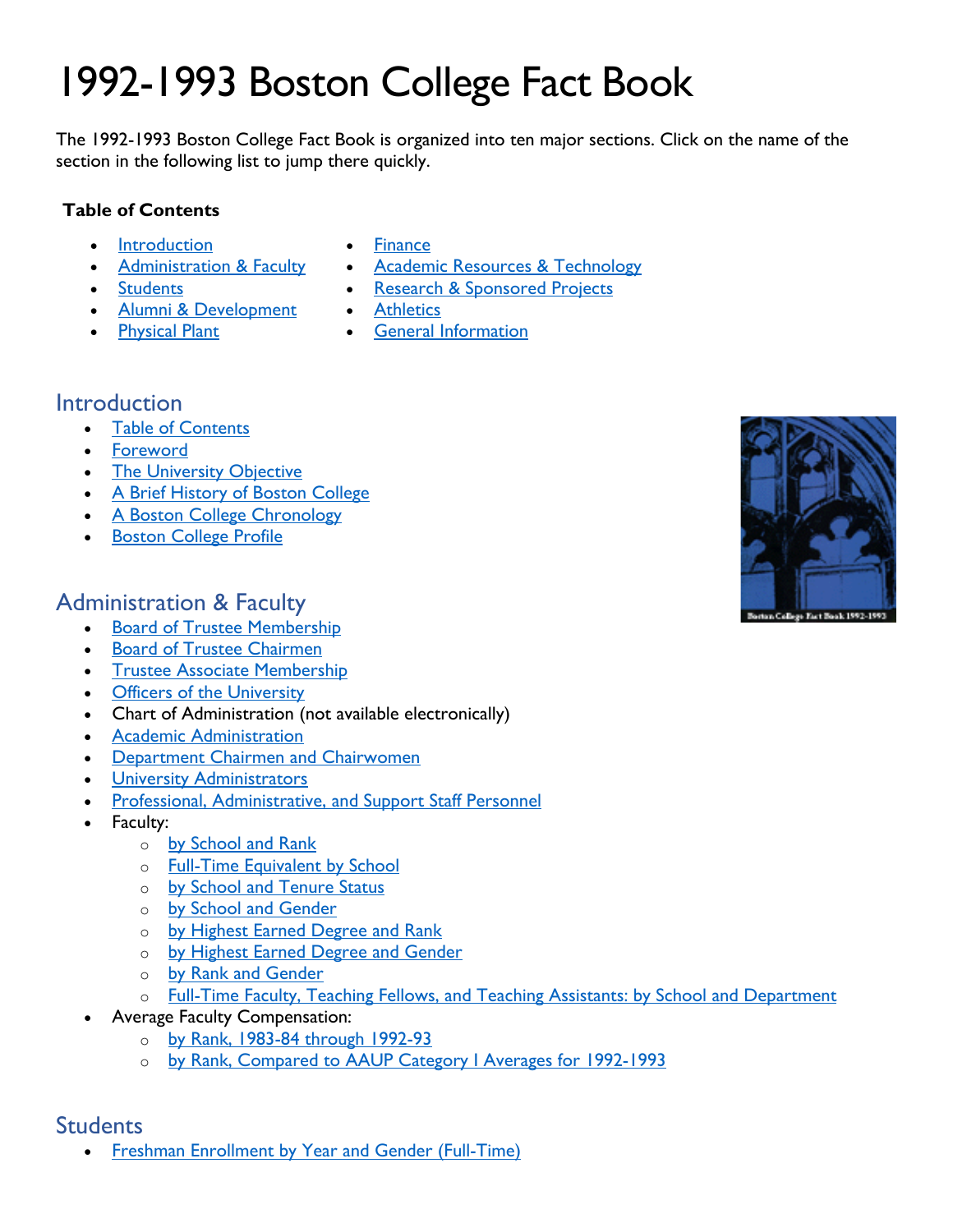- [Freshman Admission Profile](https://www.bc.edu/content/dam/files/publications/factbook/txt/FB93Fresh_Admiss_Prof.txt)
- [Freshman Applications, Acceptances, and Enrollment \(Full-Time\)](https://www.bc.edu/content/dam/files/publications/factbook/txt/FB93Fresh_App_Acpt_Enr.txt)
- [Class of 1997 Applications, Acceptances, and Enrollment Geographic Distribution](https://www.bc.edu/content/dam/files/publications/factbook/txt/FB93Fresh_Apps_Geogr.txt)
- [Top Competitors for Highly Rated Applicants](https://www.bc.edu/content/dam/files/publications/factbook/txt/FB93Top_Competitors.txt)
- Undergraduate Transfer Students:
	- o [Applications, Acceptances, and Enrollment \(Full-Time\)](https://www.bc.edu/content/dam/files/publications/factbook/txt/FB93Transfer_Apps_Acpt.txt)
	- o [by Type of Previous Institution and Gender](https://www.bc.edu/content/dam/files/publications/factbook/txt/FB93Transfer_Enr_Srce.txt)
- Enrollment:
	- o [by School, Gender, and Full- and Part-Time, Fall 1993](https://www.bc.edu/content/dam/files/publications/factbook/txt/FB93Enrollment_Fall_93.txt)
	- o [Student Credit Hours by School, 1986-87 through 1992-93](https://www.bc.edu/content/dam/files/publications/factbook/txt/FB93Student_Credit_Hrs.txt)
	- o [by School, Gender, and Full- and Part-Time, Fall 1986-1993](https://www.bc.edu/content/dam/files/publications/factbook/txt/FB93Enroll86-93.txt)
	- o [AHANA and International Enrollment by Gender, Fall 1991-1993](https://www.bc.edu/content/dam/files/publications/factbook/txt/FB93AHANA_Internl.txt)
	- o [Veteran Enrollment by Gender and Full- and Part-Time, Fall 1993](https://www.bc.edu/content/dam/files/publications/factbook/txt/FB93VetEnrollmt.txt)
	- o [Full-Time Equivalent by School, Fall 1984-1993](https://www.bc.edu/content/dam/files/publications/factbook/txt/FB93Enrolmt.txt)
	- o [Undergraduate Majors by School, Fall 1982-1993](https://www.bc.edu/content/dam/files/publications/factbook/txt/FB93UnderG_Majors.txt)
	- o [Geographic Distribution of Newly Enrolled Graduate and Professional Students, Fall 1993](https://www.bc.edu/content/dam/files/publications/factbook/txt/FB93Grad_Stud_Geogr.txt)
	- o [Graduate Enrollment by Degree Program and Discipline, 1988-89 through 1992-93](https://www.bc.edu/content/dam/files/publications/factbook/txt/FB93Grad_Enroll.txt)
	- o [Summer Session Enrollment, 1984-1993](https://www.bc.edu/content/dam/files/publications/factbook/txt/FB93Summer_Enr.txt)
	- International Students and Scholars, 1992-1993:
		- o [by School](https://www.bc.edu/content/dam/files/publications/factbook/txt/FB93Internatl_by_Schl.txt)
		- o [by Class or Program](https://www.bc.edu/content/dam/files/publications/factbook/txt/FB93Internatl_by_Class.txt)
		- o [by Gender and Program](https://www.bc.edu/content/dam/files/publications/factbook/txt/FB93Internatl_by_Gendr.txt)
		- o [by Country](https://www.bc.edu/content/dam/files/publications/factbook/txt/FB93Internatl_by_Cntry.txt)
- Degrees Conferred:
	- o [Undergraduate and Graduate by Degree and Gender, 1989-90 through 1992-93](https://www.bc.edu/content/dam/files/publications/factbook/txt/FB93Dgrs_Gndr.txt)
	- o [Undergraduate by Degree and Number of Majors, 1988-89 through 1992-93](https://www.bc.edu/content/dam/files/publications/factbook/txt/FB93UG_Dgr_Num_Maj.txt)
	- o [Undergraduate by Major, 1988-89 through 1992-93](https://www.bc.edu/content/dam/files/publications/factbook/txt/FB93UG_Dgr_Maj.txt)
	- o [Undergraduate by School and Major, 1990-91 through 1992-93](https://www.bc.edu/content/dam/files/publications/factbook/txt/FB93UDgr_Sch_Maj.txt)
	- o [Graduate by School, Degree, and Primary Field, 1992-93](https://www.bc.edu/content/dam/files/publications/factbook/txt/FB93Grad_Dgrs_91-92.txt)
- Undergraduate and Graduate Financial Aid, 1988-89 through 1992-93:
	- o [Dollars of Aid Awarded and Number of Awards](https://www.bc.edu/content/dam/files/publications/factbook/txt/FB93Fin_Aid.txt)
- [Undergraduate Student Graduation Rates](https://www.bc.edu/content/dam/files/publications/factbook/txt/FB93Grad_Rates.txt)
- Senior Survey, Spring 1993:
	- o [Educational Plans, Class of 1993](https://www.bc.edu/content/dam/files/publications/factbook/txt/FB93Dgr_Plans.txt)
	- o [Academic Fields of Highest Planned Degree, Class of 1993](https://www.bc.edu/content/dam/files/publications/factbook/txt/FB93Field_Plans.txt)
	- o [Long-Term Career Plans, Class of 1993](https://www.bc.edu/content/dam/files/publications/factbook/txt/FB93Career_Plans.txt)

### <span id="page-1-0"></span>Alumni & Development

- [Boston College Alumni Clubs](https://www.bc.edu/content/dam/files/publications/factbook/txt/FB93Alum_Clubs.txt)
- [Alumni Association Board of Directors](https://www.bc.edu/content/dam/files/publications/factbook/txt/FB93Alum_BofD.txt)
- [Alumni Association 1993 Awards](https://www.bc.edu/content/dam/files/publications/factbook/txt/FB93Alum_Awards.txt)
- [Regional Analysis](https://www.bc.edu/content/dam/files/publications/factbook/txt/FB93Alum_Regnl_Anal.txt)
- [Geographic Distribution](https://www.bc.edu/content/dam/files/publications/factbook/txt/FB93Alum_Geogr_Dist.txt)
- [Living Alumni by Primary School and Class](https://www.bc.edu/content/dam/files/publications/factbook/txt/FB93Alum_Sch.txt)
- [Living Alumni by Gender and Class](https://www.bc.edu/content/dam/files/publications/factbook/txt/FB93Alum_Gender.txt)
- [Gifts to the University, 1988-89 through 1992-93](https://www.bc.edu/content/dam/files/publications/factbook/txt/FB93Private_Gifts.txt)
- [Individual Donors by Giving Club, 1988-89 through 1992-93](https://www.bc.edu/content/dam/files/publications/factbook/txt/FB93Donors_by_Club.txt)
- [Alumni Donors by Primary School and Class](https://www.bc.edu/content/dam/files/publications/factbook/txt/FB93Alum_Donors.txt)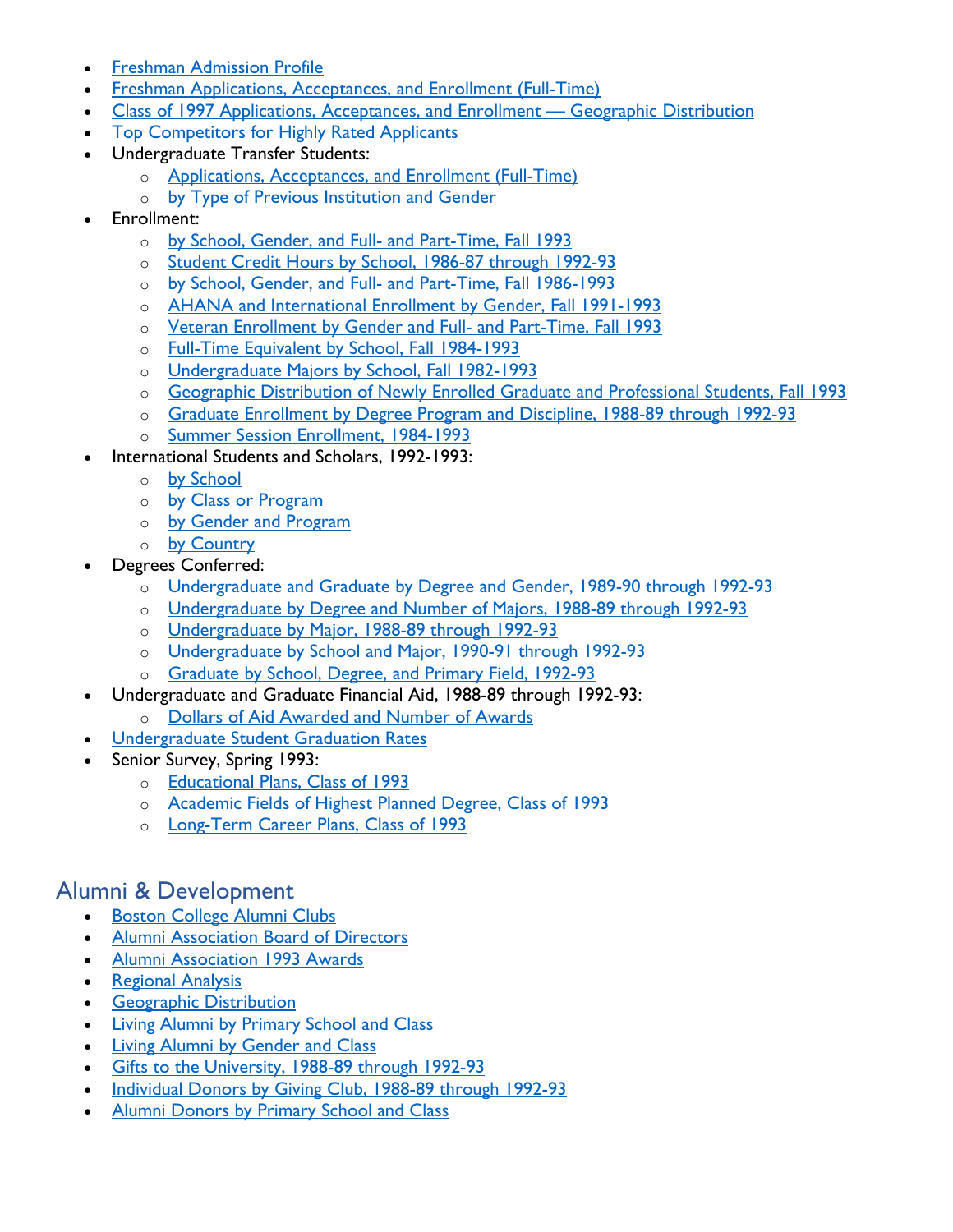# <span id="page-2-0"></span>Physical Plant

- **[Buildings Related to Boston College Operations](https://www.bc.edu/content/dam/files/publications/factbook/txt/FB93Buildings.txt)**
- **[Boston College Properties](https://www.bc.edu/content/dam/files/publications/factbook/txt/FB93Properties.txt)**
- [Facility Capacities](https://www.bc.edu/content/dam/files/publications/factbook/txt/FB93Facility_Cap.txt)
- [Dining Facilities](https://www.bc.edu/content/dam/files/publications/factbook/txt/FB93Dining_Fac.txt)
- [Offices](https://www.bc.edu/content/dam/files/publications/factbook/txt/FB93Offices.txt)
- [Classrooms](https://www.bc.edu/content/dam/files/publications/factbook/txt/FB93Classrooms.txt)
- **[Summary of Building Use](https://www.bc.edu/content/dam/files/publications/factbook/txt/FB93Bldg_Use.txt)**
- **[Residence Hall Capacities](https://www.bc.edu/content/dam/files/publications/factbook/txt/FB93Dorm_Cap.txt)**

#### <span id="page-2-1"></span>Finance

- [Highlights of Financial Operations, 1989-1993](https://www.bc.edu/content/dam/files/publications/factbook/txt/FB93Fin_Highlts.txt)
- [Condensed Balance Sheet as of May 31, 1993](https://www.bc.edu/content/dam/files/publications/factbook/txt/FB93Bal_Sheet.txt)
- [Tuition and Fees for the Ten Years Ending May 31, 1994](https://www.bc.edu/content/dam/files/publications/factbook/txt/FB93Tuition_Fees.txt)
- [Tuition Restated in 1982-84 Dollars, 1983-84 through 1993-94](https://www.bc.edu/content/dam/files/publications/factbook/txt/FB93Tuition_82-84%24s.txt)

## <span id="page-2-2"></span>Academic Resources & Technology

- [Boston College Libraries](https://www.bc.edu/content/dam/files/publications/factbook/txt/FB93BC_Libraries.txt)
- [Expenditures for Library Materials, 1987-88 through 1992-93](https://www.bc.edu/content/dam/files/publications/factbook/txt/FB93Libr_Exp.txt)
- [Holdings by Individual Libraries](https://www.bc.edu/content/dam/files/publications/factbook/txt/FB93Libr_Holdgs.txt)
- [Library Use Statistics](https://www.bc.edu/content/dam/files/publications/factbook/txt/FB93Libr_Use.txt)
- [Special Library Services](https://www.bc.edu/content/dam/files/publications/factbook/txt/FB93Spec_Libr_Serv.txt)
- [John J. Burns Library of Rare Books and Special Collections](https://www.bc.edu/content/dam/files/publications/factbook/txt/FB93Burns_Libr.txt)
- **[Academic Development Center](https://www.bc.edu/content/dam/files/publications/factbook/txt/FB93Acad_Dev_Ctr.txt)**
- [University Archives](https://www.bc.edu/content/dam/files/publications/factbook/txt/FB93Archives.txt)
- [Language Laboratory](https://www.bc.edu/content/dam/files/publications/factbook/txt/FB93Lang_Lab.txt)
- **[Boston College Museum of Art](https://www.bc.edu/content/dam/files/publications/factbook/txt/FB93Museum_Art.txt)**
- Information Processing Support (IPS)
	- o **[Information Processing Support Description](https://www.bc.edu/content/dam/files/publications/factbook/txt/FB93_IPS_Desc.txt)**
	- o [IPS Stats Workstations by VP Area](https://www.bc.edu/content/dam/files/publications/factbook/txt/FB93IPS_Wkrst_VP.txt)
	- o [IPS Stats User Contacts by VP Area](https://www.bc.edu/content/dam/files/publications/factbook/txt/FB93User_Contacts.txt)
- **Computer Center** 
	- o [Computer Center Description](https://www.bc.edu/content/dam/files/publications/factbook/txt/FB93Computer_Ctr_Desc.txt)
	- o [Computer Center Statistics](https://www.bc.edu/content/dam/files/publications/factbook/txt/FB93Computer_Center_Stats.txt)
- Management Information Systems (MIS)
	- o [Management Information Systems Description](https://www.bc.edu/content/dam/files/publications/factbook/txt/FB93MIS_Desc.txt)
	- o [Management Information Systems Statistics](https://www.bc.edu/content/dam/files/publications/factbook/txt/FB93MIS_Stats.txt)
- **Network Services** 
	- o [Network Services Description](https://www.bc.edu/content/dam/files/publications/factbook/txt/FB93NetServ_Desc.txt)
	- o Network [Services Operations Statistics](https://www.bc.edu/content/dam/files/publications/factbook/txt/FB93NetOpStats.txt)
	- o [Campus Network Elements](https://www.bc.edu/content/dam/files/publications/factbook/txt/FB93NetElements.txt)
	- o [Network Services Project Time Allocation](https://www.bc.edu/content/dam/files/publications/factbook/txt/FB93NetServProjAlloc.txt)

# <span id="page-2-3"></span>Research & Sponsored Projects

- [Highlights of Sponsored Activities during 1992-1993](https://www.bc.edu/content/dam/files/publications/factbook/txt/FB93Res_Highlights.txt)
- [Summary of Contract and Grant Awards, 1992-1993](https://www.bc.edu/content/dam/files/publications/factbook/txt/FB93Contr_Grnts92-93.txt)
- [Contracts and Grants, Source and Application of Funding](https://www.bc.edu/content/dam/files/publications/factbook/txt/FB93ContGrantsSrc.txt)